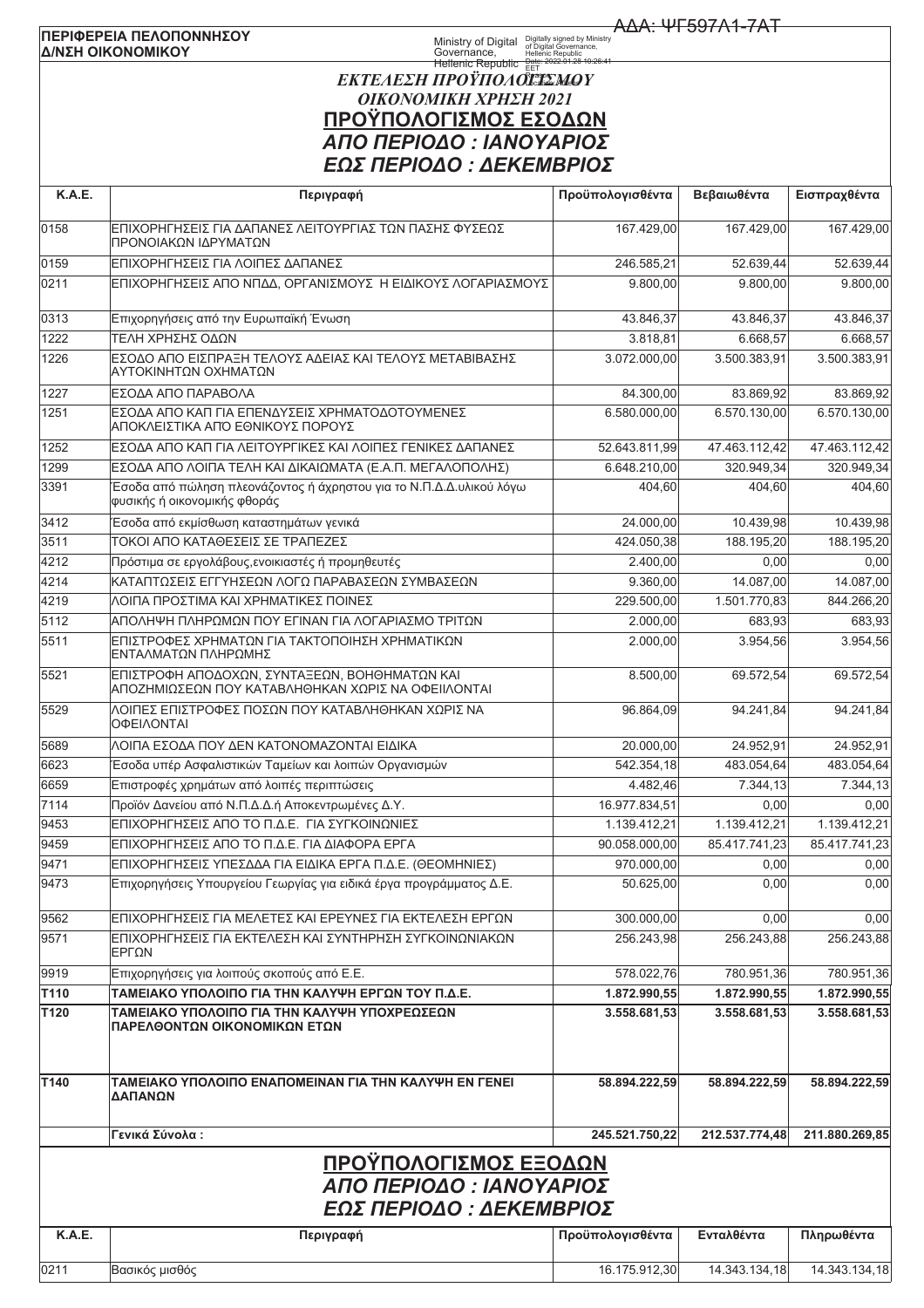| <b>K.A.E.</b> | Περιγραφή                                                                                                                                                                                                                                                                                      | Προϋπολόγιοθέντα   597/1-7AT | Πληρωθέντα    |               |
|---------------|------------------------------------------------------------------------------------------------------------------------------------------------------------------------------------------------------------------------------------------------------------------------------------------------|------------------------------|---------------|---------------|
|               |                                                                                                                                                                                                                                                                                                |                              |               |               |
| 0213          | Οικογενειακή παροχή                                                                                                                                                                                                                                                                            | 437.260,00                   | 353.150,13    | 353.150,13    |
| 0215          | Επίδομα θέσης ευθύνης                                                                                                                                                                                                                                                                          | 898.840,00                   | 830.710,73    | 830.710,73    |
| 0219          | Λοιπά γενικά επιδόματα                                                                                                                                                                                                                                                                         | 2.000,00                     | 1.046,00      | 1.046,00      |
| 0221          | Μισθολογικές διαφορές βάσει ενιαίου μισθολογίου - βαθμολογίου (άρθρο 29,<br>παρ. 2 του Ν. 4024/2011)                                                                                                                                                                                           | 245.430,08                   | 130.204,18    | 130.204,18    |
| 0225          | Επίδομα επικίνδυνης και ανθυγιεινής εργασίας.                                                                                                                                                                                                                                                  | 137.400,00                   | 57.050,00     | 57.050,00     |
| 0229          | Λοιπά ειδικά επιδόματα                                                                                                                                                                                                                                                                         | 700.000,00                   | 697.232.75    | 697.232,75    |
| 0276          | Επίδομα νοσοκομειακής απασχόλησης, απόδοσης και ειδικών συνθηκών<br>άσκησης ιατρικού έργου                                                                                                                                                                                                     | 13.000.00                    | 9.000,00      | 9.000,00      |
| 0279          | Λοιπά επιδόματα και αποζημιώσεις γιατρών Ε.Σ.Υ.                                                                                                                                                                                                                                                | 49.000,00                    | 26.137,44     | 26.137,44     |
| 0283          | Αποζημίωση προσωπικού που απολύεται, συνταξιοδοτείται ή καταγγέλλεται η<br>σύμβαση εργασίας                                                                                                                                                                                                    | 65.000,00                    | 13.996,80     | 13.996,80     |
| 0288          | Καταβολή αποδοχών, επιδομάτων κ.λπ παρελθόντων ετών σε εκτέλεση<br>δικαστικών αποφάσεων.                                                                                                                                                                                                       | 500.000,00                   | 0,00          | 0,00          |
| 0291          | Εργοδοτική εισφορά υπέρ ΕΦΚΑ υπαλλήλων που υπάγονταν μέχρι την<br>31.12.2016 στο ασφαλιστικό - συνταξιοδοτικό καθεστώς του ΙΚΑ                                                                                                                                                                 | 590.060,44                   | 472.824,21    | 472.824,21    |
| 0292          | Εργοδοτική εισφορά υπέρ ΕΦΚΑ υπαλλήλων που υπάγονταν μέχρι την<br>31.12.2016 στο ασφαλιστικό - συνταξιοδοτικό καθεστώς λοιπών ασφαλιστικών<br>οργανισμών (πλην ΙΚΑ και Δημοσίου)                                                                                                               | 1.058.953,29                 | 894.304,74    | 894.304,74    |
| 0293          | Εργοδοτική εισφορά υπέρ ΕΟΠΥΥ (παρ.1β αρθρ.19 Ν.3918/2011)                                                                                                                                                                                                                                     | 653.424,27                   | 519.434,92    | 519.434,92    |
| 0294          | Εργοδοτική εισφορά υπέρ ΕΦΚΑ υπαλλήλων που υπάγονταν μέχρι την<br>31.12.2016 στο ασφαλιστικό - συνταξιοδοτικό καθεστώς του Δημοσίου                                                                                                                                                            | 1.708.446,08                 | 1.436.067,01  | 1.436.067,01  |
| 0341          | Αποδοχές εργατοτεχν.κ.λ.π. προσωπικού (περιλαμβάνονται τα κάθε είδους<br>επιδόματα παροχές κ.λπ)                                                                                                                                                                                               | 68.800,00                    | 18.496,13     | 18.496,13     |
| 0342          | Αμοιβές προσωπικού με σχέση εργασίας Ι.Δ.Ο.Χ. γενικά (συμπεριλαμβάνεται<br>και το εποχιακό προσωπικό)                                                                                                                                                                                          | 2.677.504,86                 | 2.105.710,54  | 2.105.710,54  |
| 0345          | Αμοιβές προσωπικού που πραγματοποιεί στις δημόσιες υπηρεσίες άσκηση στο<br>επάγγελμα                                                                                                                                                                                                           | 79.400,00                    | 25.220,00     | 25.220,00     |
| 0351          | Εισφορές σε ασφαλιστικούς οργανισμούς εργατοτεχνικού προσωπικού.                                                                                                                                                                                                                               | 22.200,00                    | 4.760,11      | 4.760,11      |
| 0352          | Εισφορές σε ασφαλιστικούς οργανισμούς προσωπικού με σχέση εργασίας<br>Ι.Δ.Ο.Χ. γενικά (συμπ. και το εποχιακό πρ/κό)                                                                                                                                                                            | 689.421,47                   | 514.995,48    | 514.995,48    |
| 0355          | Εισφορές σε ασφαλιστικούς οργανισμούς όσων πραγματοποιούν επαγγελματ.<br>άσκηση στις Δημόσιες Υπηρεσίες.                                                                                                                                                                                       | 32.603,30                    | 1.082,12      | 1.082,12      |
| 0375          | Αμοιβές αντιρρησιών συνείδησης που εκπληρώνουν εναλλακτική πολιτική<br>κοινωνική υπηρεσία (άρθρο 21 v. 2510/97)                                                                                                                                                                                | 33.100,00                    | 0,00          | 0,00          |
| 0385          | Αποζημίωση σπουδαστών δημοσίων σχολών που πραγματοποιούν<br>επαγγελματική άσκηση στις Δημόσιες Υπηρεσίες.                                                                                                                                                                                      | 86.482,40                    | 19.015,01     | 19.015,01     |
| 0511          | Αποζημίωση για υπερωριακή εργασία                                                                                                                                                                                                                                                              | 965.681,44                   | 464.657,30    | 464.657,30    |
| 0512          | Αμοιβή για εργασία κατά τις εξαιρέσιμες ημέρες και νυκτερινές ώρες.                                                                                                                                                                                                                            | 178.979,51                   | 47.805,56     | 47.805,56     |
| 0515          | Αποζημίωση μελών συλλογικών οργάνων.                                                                                                                                                                                                                                                           | 222.945,65                   | 92.739,00     | 92.739,00     |
| 0519          | Λοιπές πρόσθετες παροχές και αποζημιώσ.                                                                                                                                                                                                                                                        | 63.630,00                    | 30.524,52     | 30.524,52     |
| 0561          | Αποζημίωση για απασχόληση πέραν του κανονικού Ωραρίου υπαλλήλων που<br>έχουν διατεθεί σε άλλες υπηρεσίες                                                                                                                                                                                       | 2.000,00                     | 0,00          | 0,00          |
| 0566          | Αμοιβές μελών των Κλιμακίων Ελέγχου Λαϊκών Αγορών και Υπαίθριου<br>Εμπορίου                                                                                                                                                                                                                    | 9.826,42                     | 0,00          | 0,00          |
| 0567          | Αποζημίωση ελεγκτών - γεωπόνων, κτηνιάτρων κλπ., που διενεργούν<br>φυτοϋγειονομικούς ελέγχους και ελέγχους ποιότητας -καταλληλότητας (αρ.14-ν.<br>3460/2006)                                                                                                                                   | 126.088,41                   | 54.297,45     | 54.297,45     |
| 0569          | Λοιπές αποζημιώσεις και οικονομικές ενισχύσεις                                                                                                                                                                                                                                                 | 155.715,55                   | 33.500,21     | 33.500,21     |
| 0579          | Λοιπές παροχές & επιδόματα καταργηθέντων με το Ν. 3697/2008 ειδικών<br>λογαριασμών (περιλαμβάνονται και οι ασφαλιστικές εισφορές)                                                                                                                                                              | 18.042,55                    | 0,00          | 0,00          |
| 0631          | Βοηθήματα εφάπαξ                                                                                                                                                                                                                                                                               | 65.430,36                    | 27.939,70     | 27.939,70     |
| 0716          | Έξοδα μετακίνησης λοιπών προσώπων στο εσωτερικό (περιλαμβάνονται ο<br>Πρόεδρος της Δημοκρατίας, τα μέλη της Κυβέρνησης, του Κοινοβουλίου, οι Γεν.                                                                                                                                              | 105.400,00                   | 37.178,03     | 37.178,03     |
| 0717          | Γραμματείς, οι Ειδικοί Γραμματείς και οι αιρετοί)<br>Έξοδα μετακίνησης λοιπών προσώπων από το εσωτερικό στο εξωτερικό και<br>αντίστροφα (περιλαμβάνονται ο Πρόεδρος της Δημοκρατίας, τα μέλη της<br>Κυβέρνησης, του Κοινοβουλίου, οι Γεν. Γραμματείς, οι Ειδικοί Γραμματείς και οι<br>αιρετοί) | 52.000,00                    | 1.652,00      | 1.652,00      |
| 0719          | Λοιπά έξοδα μετακίνησης                                                                                                                                                                                                                                                                        | 544.023,98                   | 160.283,41    | 160.283,41    |
| 0721          | Ημερήσια αποζημίωση                                                                                                                                                                                                                                                                            | 530.165,00                   | 124.620,00    | 124.620,00    |
| 0722          | Έξοδα διανυκτέρευσης                                                                                                                                                                                                                                                                           | 94.204,31                    | 1.865,50      | 1.865,50      |
| 0813          | Μισθώματα κτιρίων                                                                                                                                                                                                                                                                              | 962.916,23                   | 841.755,12    | 841.755,12    |
| 0819          | Λοιπές μισθώσεις                                                                                                                                                                                                                                                                               | 59.310,00                    | 372,00        | 372,00        |
| 0821          | Μεταφορά μαθητών                                                                                                                                                                                                                                                                               | 25.580.031,42                | 14.365.342,96 | 14.365.342,96 |
| 0823          | Ταχυδρομικά                                                                                                                                                                                                                                                                                    | 237.117,36                   | 112.030,79    | 112.030,79    |
| 0824          | Υποχρεώσεις από παροχή τηλεπικ. υπηρεσιών (τέλη, μισθώματα και δαπάνες<br>εγκαταστ.)                                                                                                                                                                                                           | 237.760,54                   | 194.162,28    | 194.162,28    |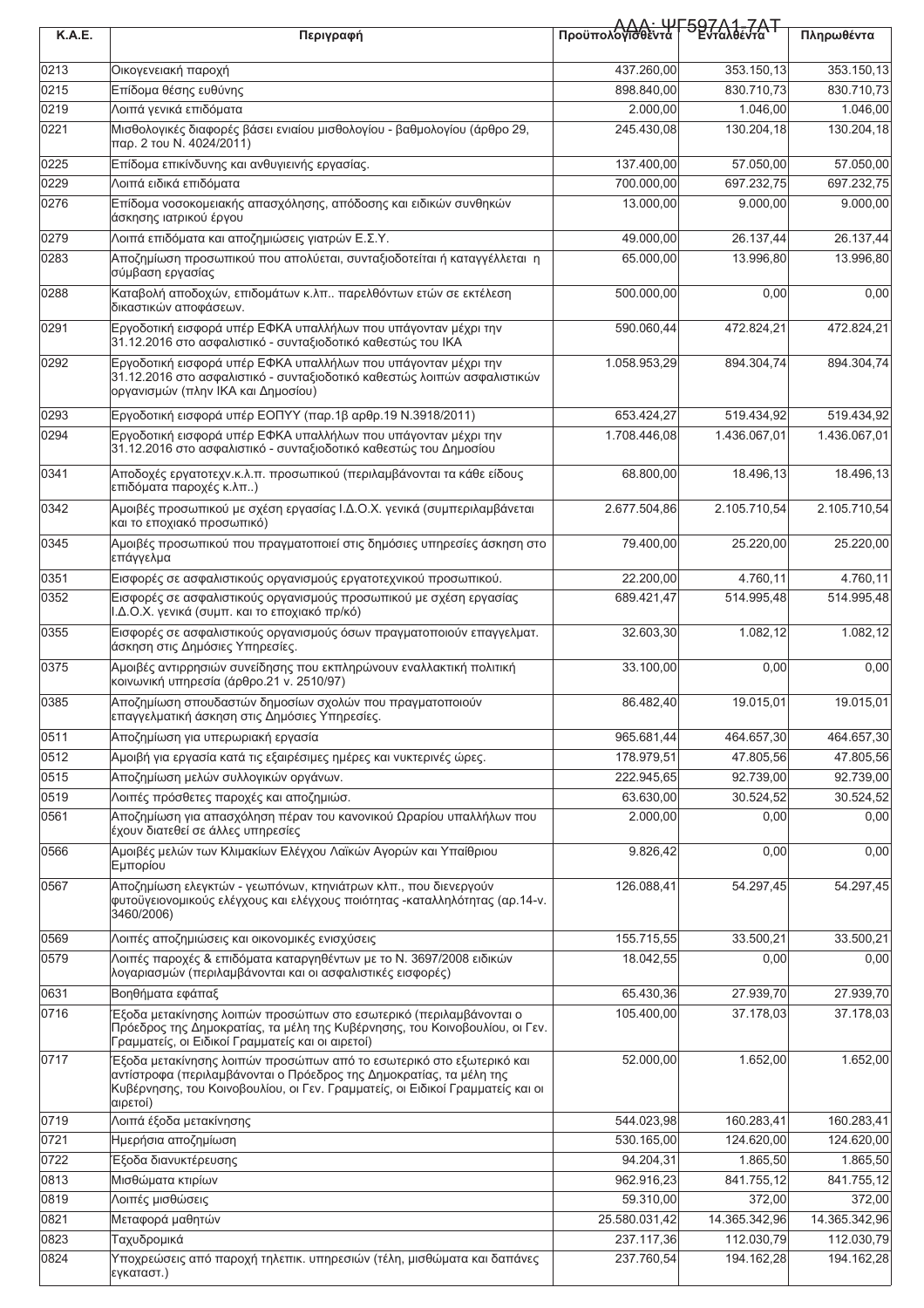| K.A.E. | Περιγραφή                                                                                    | Προϋπολογιδιεντα - Ενταλθέντα Τ |              | Πληρωθέντα   |
|--------|----------------------------------------------------------------------------------------------|---------------------------------|--------------|--------------|
|        |                                                                                              |                                 |              |              |
| 0826   | Δαπάνες κινητής τηλεφωνίας                                                                   | 29.300,00                       | 10.412,51    | 10.412,51    |
| 0829   | Λοιπές μεταφορές                                                                             | 370.068,01                      | 105.722,80   | 105.722,80   |
| 0831   | Υδρευση και άρδευση                                                                          | 72.541,21                       | 26.590,74    | 26.590,74    |
| 0832   | Ηλεκτρική ενέργεια                                                                           | 693.070,00                      | 591.714,85   | 591.714,85   |
| 0839   | Δαπάνες καθαριότητας                                                                         | 12.000,00                       | 592,02       | 592,02       |
| 0841   | Διαφημίσεις και δημοσιεύσεις γενικά.                                                         | 75.268,48                       | 15.022,95    | 15.022,95    |
| 0843   | Εκδόσεις - εκτυπώσεις - βιβλιοδεσία (περιλαμβάνεται και η προμήθεια χάρτου)                  | 172.266,36                      | 51.858,35    | 51.858,35    |
| 0844   | Εκθέσεις, οργάνωση συνεδρίων και πολιτιστικών εκδηλώσεων                                     | 761.362,92                      | 351.960,30   | 351.960,30   |
| 0845   | Κάθε είδους δαπάνες δημοσίων σχέσεων                                                         | 190.891,82                      | 82.325,74    | 82.325,74    |
| 0851   | Αμοιβές για συντήρηση και επισκευή κτιρ & λοιπών μονίμων εγκαταστάσεων                       | 464.613,03                      | 107.192,91   | 107.192,91   |
|        |                                                                                              |                                 |              |              |
| 0861   | Αμοιβές για συντήρηση και επισκευή μεταφορικών μέσων ξηράς                                   | 159.706,32                      | 59.949,90    | 59.949,90    |
| 0869   | Αμοιβές για συντ/ση & επισκευή λοιπού εξοπλισμού                                             | 334.822,63                      | 94.128,48    | 94.128,48    |
| 0871   | Αμοιβές φυσικών προσώπων                                                                     | 428.393,93                      | 94.005,02    | 94.005,02    |
| 0873   | Αμοιβές νομικών προσώπων                                                                     | 27.161,40                       | 0,00         | 0,00         |
| 0874   | Αμοιβές και προμήθειες Τραπεζών και πιστωτικών ιδρυμάτων.                                    | 83.697,62                       | 0,00         | 0,00         |
| 0875   | Αμοιβές για δαπάνες καθαριότητας (συμπεριλ. φυσικά και νομικά πρόσωπα)                       | 462.532,71                      | 146.901,92   | 146.901,92   |
| 0879   | Λοιπές αμοιβές όσων εκτελούν ειδικές υπηρεσίες.                                              | 7.063.331,45                    | 3.645.517,55 | 3.645.517,55 |
| 0881   | Αμοιβές για εκπαίδευση, μετεκπαίδευση, επιμόρφωση.                                           | 28.500,00                       | 160,00       | 160,00       |
| 0892   | Πάσης φύσεως δαπάνες σε εκτέλεση δικαστικών αποφάσεων ή συμβιβαστικών                        | 2.930.828,89                    | 266.893,07   | 266.893,07   |
|        | πράξεων                                                                                      |                                 |              |              |
| 0894   | Δικαστικά - συμβολαιογραφικά έξοδα                                                           | 38.000,00                       | 445,48       | 445,48       |
| 0897   | Αποζημιώσεις του ν. 4152/2013 άρθρο 1 παρ. Ζ                                                 | 173.800,00                      | 0,00         | 0,00         |
| 0899   | Λοιπές ειδικές αμοιβές                                                                       | 111.360,00                      | 36.715,20    | 36.715,20    |
| 0911   | Φόροι                                                                                        | 6.411,91                        | 6.411,91     | 6.411,91     |
| 0912   | Τέλη                                                                                         | 83.500,00                       | 47.175,75    | 47.175,75    |
| 1111   | Γραφική Ύλη                                                                                  | 341.926,51                      | 131.453,42   | 131.453,42   |
| 1121   | Βιβλία, Περιοδικά, Εφημερίδες και λοιπές εκδόσεις                                            | 132.120,00                      | 41.449,06    | 41.449,06    |
| 1131   | Υλικό Εκπαιδεύσεως                                                                           | 2.000,00                        | 0,00         | 0,00         |
| 1211   | Φαρμακευτικό - Υγειονομικό Υλικό                                                             | 78.360,43                       | 1.464,03     | 1.464,03     |
| 1214   | Προμήθεια κτηνιατρικού υλικού                                                                | 66.416,11                       | 1.724,88     | 1.724,88     |
| 1219   | Προμήθεια λοιπών υγειονομικών, φαρμακευτικών και ορθοπεδικών ειδών                           | 6.040,00                        | 0,00         | 0,00         |
| 1231   | Είδη καθαριότητας και ευπρεπισμού                                                            | 109.956,44                      | 24.646,96    | 24.646,96    |
| 1232   | Κατ'αποκοπή χορήγημα για καθαριότητα                                                         | 126.250,00                      | 120.095,86   | 120.095,86   |
| 1311   | Προμήθεια ειδών συντήρησης και επισκευής εγκαταστάσεων                                       | 150.157,25                      | 78.557,13    | 78.557,13    |
| 1321   | Προμήθεια ειδών συντήρησης και επισκευής μεταφορικών μέσων ξηράς γενικά                      | 308.311,45                      | 159.245,81   | 159.245,81   |
|        |                                                                                              |                                 |              |              |
| 1329   | Προμήθεια ειδών συντήρησης και επισκευής κάθε είδους λοιπού εξοπλισμού                       | 227.709,88                      | 75.133,51    | 75.133,51    |
| 1459   | Λοιπές προμήθειες για μη μισθολογικές παροχές στους εργαζόμενους                             | 116.136,19                      | 16.832,07    | 16.832,07    |
|        | σχετιζόμενες με την ορθή λειτουργία του φορέα (περιλαμβάνονται δαπάνες                       |                                 |              |              |
|        | παροχής γάλακτος ,μέσων ατομικής προστασίας κ.λπ.)                                           |                                 |              |              |
| 1511   | Προμήθεια καυσίμων και λιπαντικών                                                            | 713.783,73                      | 251.266,95   | 251.266,95   |
| 1512   | Προμήθεια καυσίμων θέρμανσης και δαπάνες κοινοχρήστων                                        | 321.903,59                      | 77.722,08    | 77.722,08    |
| 1619   | Λοιπές προμήθειες                                                                            | 2.407,34                        | 0,00         | 0,00         |
| 1641   | Προμήθεια χρωμάτων και λοιπών συναφών υλικών                                                 | 21.140,02                       | 5.408,84     | 5.408,84     |
| 1643   | Προμήθεια φυτοπαθολογικού υλικού                                                             | 62.880,00                       | 6.036,63     | 6.036,63     |
| 1691   | Προμήθεια ξυλείας και μετάλλων                                                               | 2.500,00                        | 2.418,00     | 2.418,00     |
| 1699   | Λοιπές προμήθειες                                                                            | 360.870,52                      | 185.196,27   | 185.196,27   |
| 1711   | Προμήθεια επίπλων                                                                            | 158.120,00                      | 65.271,14    | 65.271,14    |
| 1712   | Προμήθεια συσκευών θέρμανσης κλιματισμού.                                                    | 42.950,00                       | 12.108,45    | 12.108,45    |
| 1713   | Προμήθεια γραφ. φωτοαντιγραφικών κ.λ.π. μηχανών γραφείου.                                    | 78.380,00                       | 15.828,39    | 15.828,39    |
| 1723   | Προμήθεια Η/Υ, προγραμ. κ.λ.π. υλικών.                                                       | 880.593,05                      | 464.645,07   | 464.645,07   |
| 1725   | Προμήθεια κάθε είδους τηλεπ/κού,μετεωρ/κού & λοιπού συναφούς<br>ηλεκτρονικού εξοπλισμού      | 197.548,85                      | 54.833,29    | 54.833,29    |
| 1729   | Προμήθεια κάθε είδους μηχανικού κ.λ.π. εξοπλισμού.                                           | 264.575,77                      | 185.144,24   | 185.144,24   |
| 1731   | Προμήθεια μεταφορικών μέσων ξηράς                                                            | 132.483,65                      | 0,00         | 0,00         |
| 2511   | ΕΠΙΧΟΡΗΓΗΣΕΙΣ ΚΑΙ ΣΥΝΔΡΟΜΕΣ ΣΕ ΟΡΓΑΝΙΣΜΟΥΣ ΤΟΥ ΕΞΩΤΕΡΙΚΟΥ                                    | 13.695,00                       | 0,00         | 0,00         |
|        |                                                                                              |                                 |              |              |
| 2529   | Επιχορηγήσεις και συνδρομές σε λοιπούς οργανισμούς Ι.Δ. του εσωτερικού<br>(Κώδικας Ν.Π.Δ.Δ.) | 41.969,22                       | 41.969,22    | 41.969,22    |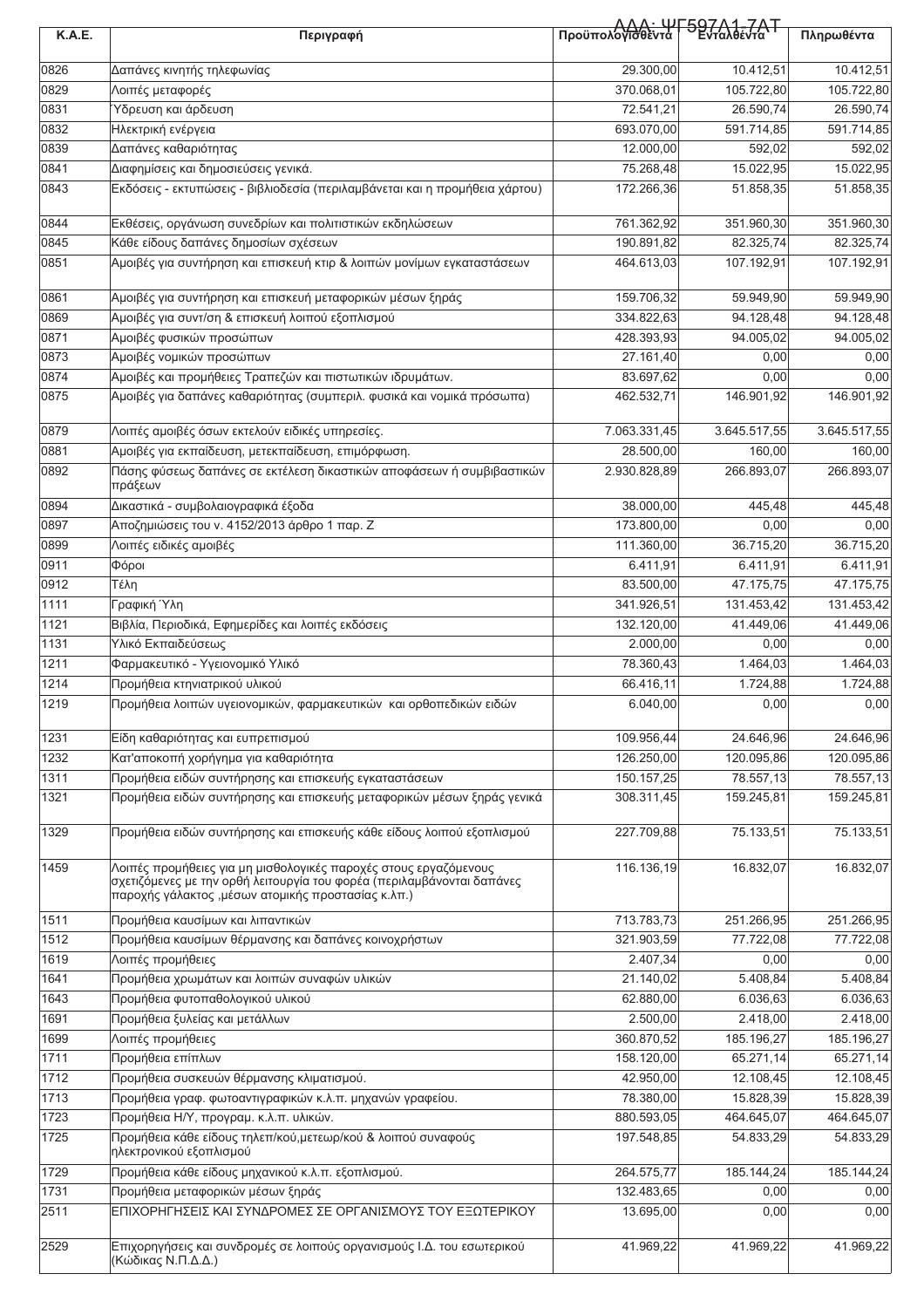| <b>K.A.E.</b> | Περιγραφή                                                                                                           | Προϋπολόγιοθέντα Γ597Λ1-7ΑΤ |               | Πληρωθέντα    |
|---------------|---------------------------------------------------------------------------------------------------------------------|-----------------------------|---------------|---------------|
| 2551          | Επιχορήγηση σε ιδρύματα και εταιρείες προστασίας ανηλίκων και ενηλίκων                                              | 134.158.02                  | 82.483.00     | 82.483,00     |
| 2556          | Επιχορήγηση για σκοπούς κοινωνικής αντίληψης από το καθαρό προϊόν του<br>ειδικού λαχείου                            | 7.000,00                    | 2.000,00      | 2.000,00      |
| 2571          | Επιχορήγηση σε αναγνωρισμένες αθλητικές ομοσπονδίες και σε αθλητικά<br>σωματεία                                     | 130.000,00                  | 107.500,00    | 107.500,00    |
| 2599          | Λοιπές επιχορηγήσεις φυσικών ή νομικών προσώπων και οργανισμών                                                      | 106.439,11                  | 65.679,00     | 65.679,00     |
| 2713          | Βοηθήματα σε νεφροπαθείς                                                                                            | 240.167,39                  | 0,00          | 0,00          |
| 3199          | Λοιπές επιστροφές εσόδων                                                                                            | 490.012,74                  | 42.979,45     | 42.979,45     |
| 3219          | Λοιπές αποδόσεις σε Ο.Τ.Α. α' βαθμού                                                                                | 58.687,78                   | 0,00          | 0,00          |
| 3259          | Απόδοση σε λοιπά ταμεία κοινωνικής ασφάλισης                                                                        | 542.366,34                  | 462.956,65    | 462.956,65    |
| 3391          | Απόδοση των εισπράξεων που έγιναν για λογαριασμό του Δημοσίου                                                       | 4.881,30                    | 4.460,14      | 4.460,14      |
| 5111          | Τακτικό αποθεματικό                                                                                                 | 8.476.377,45                | 0,00          | 0,00          |
| 5152          | Κάθε είδους δαπάνες πολιτικής σχεδίασης εκτάκτων αναγκών (ΠΣΕΑ)                                                     | 1.563.777,64                | 501.198,73    | 501.198,73    |
| 5161          | Δαπάνες εθνικού χαρακτήρα                                                                                           | 81.900,00                   | 45.717,32     | 45.717,32     |
| 5191          | Δαπάνες αποζημίωσης πολιτών (άρθρο5 Ν. 14943/91)                                                                    | 1.000,00                    | 0,00          | 0,00          |
| 5192          | Δαπάνες αποζημίωσης πολιτών του άρθρ 5 ν.1943/91                                                                    | 500,00                      | 0,00          | 0,00          |
| 5216          | Δαπάνες διατροφής, συντήρησης και περίθαλψης πολιτικών φυγάδων                                                      | 15.000,00                   | 7.595,00      | 7.595,00      |
| 5239          | Δαπάνες λοιπών υπό εκκαθάριση και καταργούμενων επιχειρήσεων και<br>οργανισμών                                      | 31.517,61                   | 29.491,28     | 29.491,28     |
| 5243          | Δαπάνες εφαρμογής προγράμματος Ο.Σ.Δ.Ε. ΚΡ291                                                                       | 60.735.49                   | 0,00          | 0,00          |
| 5244          | Δαπάνες γεωργίας, κτηνοτροφίας κλπ. που δεν προβλέπονται σε άλλους<br>κωδικούς αριθμούς εξόδων                      | 32.025,03                   | 0,00          | 0,00          |
| 5246          | Εκπόνηση-εφαρμογή διαχειριστικών σχεδίων βόσκησης, συντήρηση και<br>κατασκευή έργων υποδομής των βοσκήσιμων γαιών   | 642.028,06                  | 0,00          | 0,00          |
| 5261          | Διάφορες δαπάνες για την διενέργεια Βουλευτικών, Κοινοτικών, Δημοτικών<br>Εκλογών και Ευρωεκλογών                   | 28.898,88                   | 0,00          | 0,00          |
| 5262          | Οδοιπορικά, αποζημίωση και έξοδα κίνησης προσώπων που απασχολούνται με<br>τη διενέργεια εκλογών                     | 10.368,84                   | 0,00          | 0,00          |
| 5329          | Λοιπές γεωργικές δαπάνες                                                                                            | 215.388,62                  | 21.198,72     | 21.198,72     |
| 5331          | Δαπάνες περιφερειακής ανάπτυξης                                                                                     | 31.709,05                   | 0,00          | 0,00          |
| 6111          | Τόκοι δανείων εσωτερικού                                                                                            | 60.000,00                   | 52.830,91     | 52.830,91     |
| 6121          | Χρεολύσια δανείων εσωτερικού                                                                                        | 530.000.00                  | 507.077,59    | 507.077,59    |
| 9181          | Συντήρηση Συγκοινωνιακών έργων                                                                                      | 9.516,75                    | 0,00          | 0,00          |
| 9186          | Συντήρηση εγγειοβελτιωτικών έργων                                                                                   | 140.000,00                  | 0,00          | 0,00          |
| 9429          | Λοιπές δαπάνες διοίκησης και λειτουργίας                                                                            | 62,57                       | 0,00          | 0,00          |
| 9453          | ΕΠΕΝΔΥΣΕΙΣ ΕΚΤΕΛΟΥΜΕΝΕΣ ΑΠΟ ΤΟ Π.Δ.Ε - ΣΥΓΚΟΙΝΩΝΙΕΣ                                                                 | 977.069,11                  | 66.607,44     | 66.607,44     |
| 9454          | Τουρισμός - μουσεία - μνημεία - εκπαίδευση                                                                          | 0,00                        | 0,00          | 0,00          |
| 9456          | ΕΠΕΝΔΥΣΕΙΣ ΕΚΤΕΛΟΥΜΕΝΕΣ ΑΠΟ ΤΟ Π.Δ.Ε - ΥΔΡΕΥΣΗ - ΑΠΟΧΕΤΕΥΣΗ                                                         | 5.000,00                    | 0,00          | 0,00          |
| 9459          | ΕΠΕΝΔΥΣΕΙΣ ΕΚΤΕΛΟΥΜΕΝΕΣ ΑΠΟ ΤΟ Π.Δ.Ε. ΓΙΑ ΔΙΑΦΟΡΑ ΕΡΓΑ                                                              | 91.590.407,79               | 85.558.251,42 | 85.558.251,42 |
| 9471          | ΕΠΕΝΔΥΣΕΙΣ ΕΚΤΕΛΟΥΜΕΝΕΣ ΑΠΟ ΕΠΙΧ/ΣΕΙΣ ΥΠΕΣΔΔΑ ΜΕΣΩ ΤΟΥ<br>Π.Δ.Ε. ΓΙΑ ΕΙΔΙΚΑ ΕΡΓΑ                                    | 17.949.956,40               | 0,00          | 0,00          |
| 9472          | Υπουργείο Εθνικής Παιδείας & θρησκευμάτων                                                                           | 12.403,65                   | 0,00          | 0,00          |
| 9473          | Επενδύσεις εκτελούμενες από επιχορηγήσεις Υπουργείου Γεωργίας μέσω του<br>προγράμματος Δ.Ε. για ειδικά έργα         | 50.625,00                   | 0,00          | 0,00          |
| 9476          | ΕΠΕΝΔΥΣΕΙΣ ΕΚΤΕΛΟΥΜΕΝΕΣ ΑΠΟ ΕΠΙΧΟΡΗΓΗΣΕΙΣ ΥΠΕΧΩΔΕ ΜΕΣΩ<br>ΤΟΥ Π.Δ.Ε. ΓΙΑ ΕΙΔΙΚΑ ΕΡΓΑ (ΟΙΚΟΛΟΓΙΚΟ ΠΑΡΚΟ ΠΑΡΝΩΝΑ)     | 39.361,36                   | 0,00          | 0,00          |
| 9482          | ΕΠΙΣΚΕΥΗ ΚΑΙ ΣΥΝΤΗΡΗΣΗ ΣΧΟΛΙΚΩΝ ΚΤΙΡΙΩΝ ΚΑΘΩΣ ΚΑΙ ΚΑΘΕ ΕΙΔΟΥΣ<br>ΕΓΚΑΤΑΣΤΑΣΕΙΣ ΣΕ ΑΥΤΑ                              | 696,21                      | 0,00          | 0,00          |
| 9483          | ΑΝΕΓΕΡΣΗ, ΠΡΟΣΘΗΚΗ ΚΑΙ ΑΠΟΠΕΡΑΤΩΣΗ ΣΧΟΛΙΚΩΝ ΚΤΙΡΙΩΝ (Ο.Σ.Κ.)                                                        | 396.503,95                  | 0,00          | 0,00          |
| 9489          | Επιχορηγήσεις για λοιπούς σκοπούς - Προμήθεια εποπτικού, αθλητικού και<br>λοιπού εξοπλισμού Ειδικού Σχολείου Άργους | 22.631,16                   | 0,00          | 0,00          |
| 9562          | ΜΕΛΕΤΕΣ ΚΑΙ ΕΡΕΥΝΕΣ ΓΙΑ ΕΚΤΕΛΕΣΗ ΕΡΓΩΝ                                                                              | 300.000,00                  | 0,00          | 0,00          |
| 9571          | ΕΚΤΕΛΕΣΗ ΣΥΓΚΟΙΝΩΝΙΑΚΩΝ ΕΡΓΩΝ ΤΕΟ                                                                                   | 55.228,19                   | 0,00          | 0,00          |
| 9576          | ΕΚΤΕΛΕΣΗ ΕΓΓΕΙΟΒΕΛΤΙΩΤΙΚΩΝ ΕΡΓΩΝ                                                                                    | 21.229,13                   | 0,00          | 0,00          |
| 9579          | Αποκατάσταση ζημιών από θεομηνίες κλπ.                                                                              | 1.241,82                    | 0,00          | 0,00          |
| 9581          | ΣΥΝΤΗΡΗΣΗ ΣΥΓΚΟΙΝΩΝΙΑΚΩΝ ΕΡΓΩΝ                                                                                      | 256.243,98                  | 256.243,88    | 256.243,88    |
| 9712          | Αποζημίωση ιδιοκτητών ακινήτων που απαλλοτριώνονται για την εκτέλεση<br>συγκοινωνιακών έργων                        | 55.194,92                   | 0,00          | 0,00          |
| 9716          | Αποζημίωση ιδιοκτητών ακινήτων που αποζημιώνονται για την εκτέλεση έργων<br>ύδρευσης και άρδευσης                   | 15.000,00                   | 0,00          | 0,00          |
| 9719          | Αποζημιώσεις απαλλοτριώσεων για λοιπούς σκοπούς                                                                     | 25.000,00                   | 0,00          | 0,00          |
| 9722          | Επισκευή και συντήρηση διδακτηρίων κ.λπ.                                                                            | 130.000,00                  | 0,00          | 0,00          |